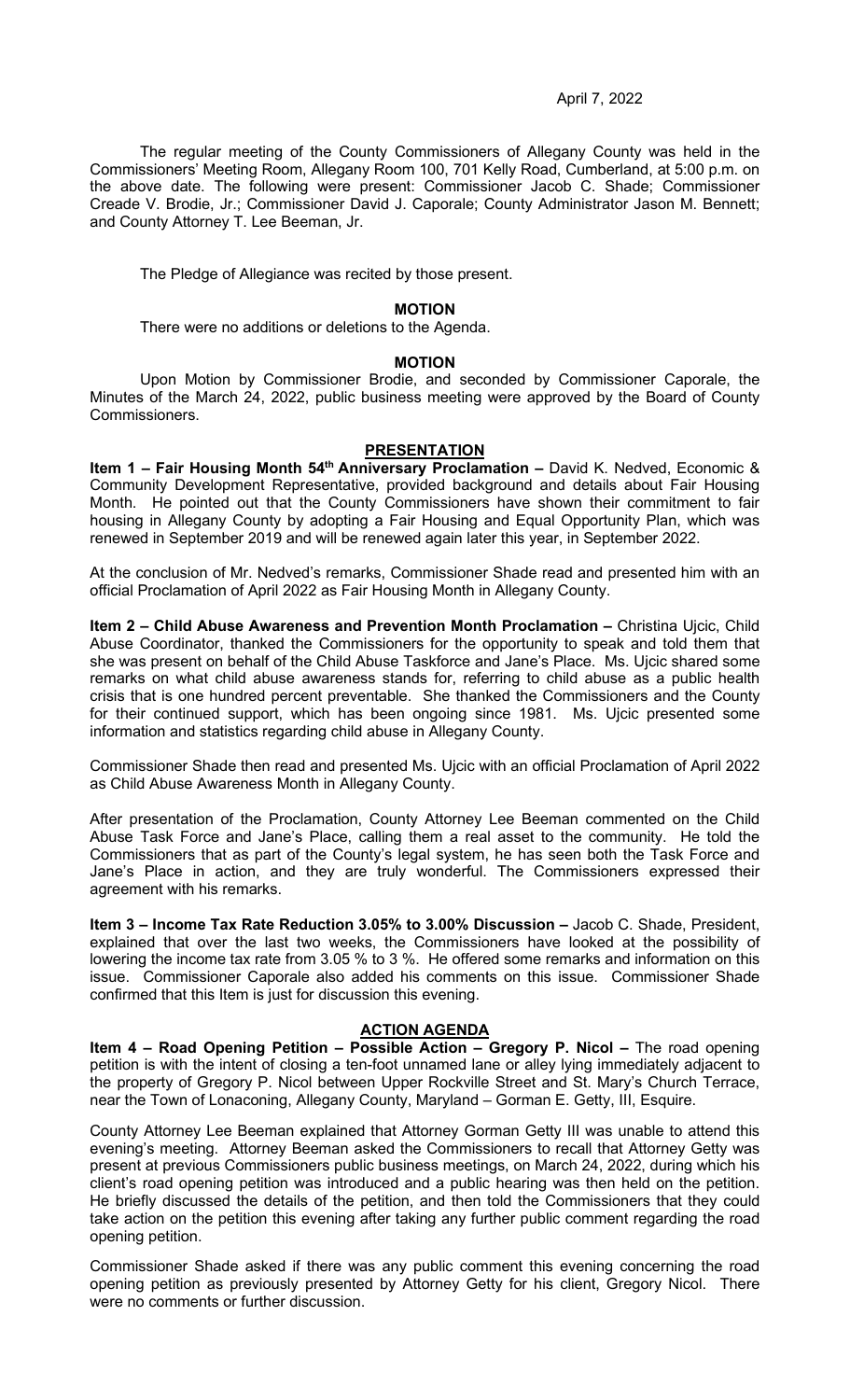Upon Motion made by Commissioner Brodie, and seconded by Commissioner Caporale, the Board of County Commissioners approved and granted the road opening petition with the intent of closing a ten-foot unnamed lane or alley lying immediately adjacent to the property of Gregory P. Nicol between Upper Rockville Street and St. Mary's Church Terrace, near the Town of Lonaconing, Allegany County, Maryland.

**Item 5 – Adoption of the Allegany County Solid Waste Management Plan 2021-2031 –** Board of County Commissioners to approve the adoption of the Allegany County Solid Waste Management Plan 2021-2031 – Adam Patterson, PE, Public Works Director, presented background and details for this Item, as set forth on a Staff Report on the subject dated April 1, 2022, a copy of which is attached to and made a part of these Minutes.

Commissioner Brodie thanked Mr. Patterson and the Solid Waste Management Board for their efforts regarding the County's solid waste management plan. Commissioners Shade and Caporale also expressed their thanks.

Commissioner Caporale moved that the Board of County Commissioners approve the adoption of the Allegany County Solid Waste Management Plan 2021-2031. Commissioner Brodie seconded the Motion. Motion carried to approve.

# **CONSENT AGENDA**

As recommended by the County Administrator

Upon Motion by Commissioner Caporale, seconded by Commissioner Brodie, and Motion carried, the Board of County Commissioners approved and adopted the Consent Agenda as recommended by the County Administrator.

**Item 6 – Request to Award Contract for Line Striping Services –** Board of County Commissioners approved the award for line striping services on 92.7 miles of county-maintained roadways to Alpha Space Control Company, Inc., Chambersburg, Pennsylvania, in the amount of \$111,629.64.

**Item 7 – Bowling Green Water Meter Replacement and Booster Pump Project Bid Award –**  Board of County Commissioners approved the award for the Bowling Green Water Meter Replacement and Booster Pump project to Excavating Associates, Inc., Ellerslie, in the amount of \$1,581,628, and authorized the President of the County Commissioners to sign the necessary contract documents.

**Item 8 – Tri-State and Uhl Highway/Oldtown Road Pump Station Rehabilitation Project Bid Award –** Board of County Commissioners approved the award for the Tri-State and Uhl Highway/ Oldtown Road Pump Station Rehabilitation project to Walter N. Yoder & Sons, Inc., Cumberland, in the amount of \$473,735, and authorized the President of the County Commissioners to sign the necessary contract documents.

**Item 9 - Route 36 Water Pressure Reducing Valve Replacement Project Bid Award - Board of** County Commissioners approved the award for the Route 36 Water Pressure Reducing Valve Replacement project to A.C. Miller Concrete Products, Inc., Blairsville, Pennsylvania, in the amount of \$62,653.32, and authorized the President of the County Commissioners to sign the necessary contract documents.

**Item 10 – Sell Trash Compactors to Burgmeier's Hauling –** Board of County Commissioners approved the sale of two trash compactors to Burgmeier's Hauling in the amount of \$34,609.16.

**Item 11 – Allegany County Transit Fixed Route and Demand Response Software Contract Award –** Board of County Commissioners approved the award for the Reservation, Scheduling, and Dispatch Software System for Allegany County Transit Fixed Route and Demand Response to Information Technologies Curves, Inc., Gaithersburg, Maryland, in the amount of \$150,094 contingent upon Maryland Transit Administration's approval.

**Item 12 – Resolution 22-5 – Rules & Regulations Governing Employees of Allegany County, Maryland Amendments –** Board of County Commissioners approved Resolution 22-5, the amendments to the Rules & Regulations Governing Employees of Allegany County, Maryland.

**Item 13 – Region 1 Emergency Medical Services Advisory Council Appointments –** Board of County Commissioners approved the appointment of Jeff Hobbs to the Region 1 Emergency Services Advisory Council. His term will expire on January 15, 2024.

**Item 14 – Declaration of Surplus/Abandoned Vehicles –** Board of County Commissioners declared the following vehicles as surplus/abandoned and sold by public auction: 2011 Honda Accord VIN# 1HGCS1B70BA001719; 2013 Chevy Malibu VIN# 1G11C5SA5DU119443; 2005<br>Roadmaster Enclosed Trailer VIN# 5DT211J2351053157; 2013 Ford Taurus VIN# Roadmaster Enclosed Trailer VIN# 5DT211J2351053157; 2013 Ford Taurus VIN# 1FAHP2M84DG132370; 2004 Chevy Cavalier VIN# 1G1JC52F947254581; 2007 Dodge Caravan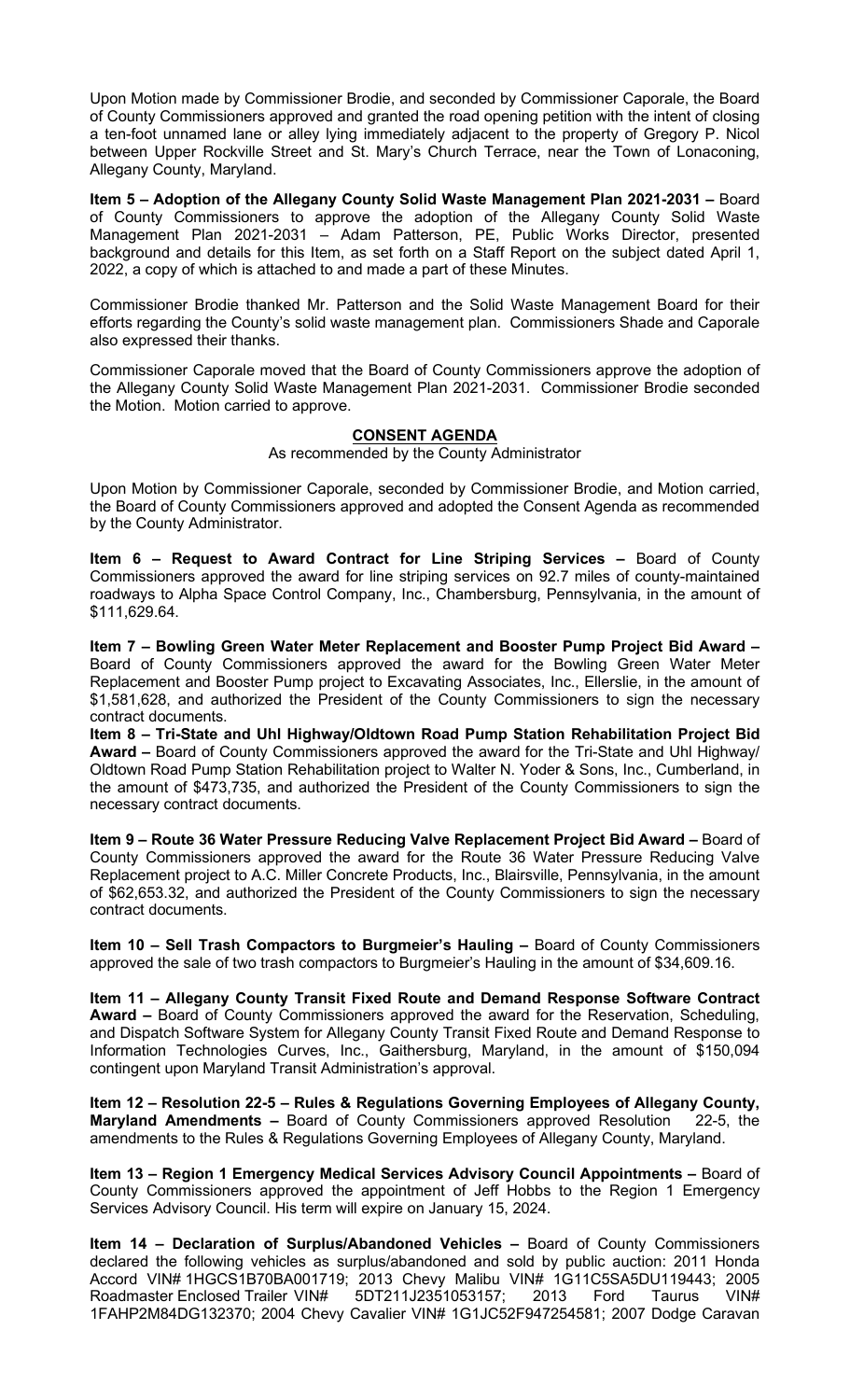VIN# 1D4GP45R6TB129516; 1996 Chevy Lumina VIN# 2G1WN52M2T9267443; 2002 Jeep Liberty VIN# 1J8GL48K12W293937; 2008 Saturn Vue VIN# 5GZCZ63434S818786; 2014 Nissan Juke VIN# JN8DF5MV4ET150724; 2018 Taotao Moped VIN# L9NTCBAD1J1010163; 2005 GMC Envoy VIN# 1GKDT13SX52299959; and a 1999 Pontiac Grand Am VIN# G2NE52E2XC584279.

**Item 15 – Subordination and Standstill Agreement – FG Agency Lending, LLC and NorthBranch Properties –** Board of County Commissioners authorized the President of the County Commissioners to execute Subordination and Standstill Agreement and other necessary closing documents with FG Agency Lending, LLC and NorthBranch Properties, allowing Northbranch Properties to obtain additional lending for business expansion.

**Constituents –** In order of sign-up sheet -

**Ms. Vicki Brennaman** thanked the County Commissioners for the opportunity to speak, and said that she was present to represent the Town of Westernport and the Library System. Ms. Brennaman voiced her concern with, and opposition to, the cutting of hours at the Westernport Library. She pointed out that her main concern was that the area's children need access to the library. Mrs. Brennaman read letters from two other citizens, Jonathan Dayton and Carol Kenny, also opposed to the reduced hours at the Westernport Library.

Commissioner Shade explained that funding has been cut to the libraries but that the Commissioners would try to find the extra money to keep the libraries open. Commissioner Caporale also added comments.

Ms. Brennaman thanked the Commissioners for anything they can do to help.

Mrs. Nancy Brant again spoke about property taxes in Allegany County and voiced her concerns regarding constant yield. It was again explained to her, by the Commissioners, County Administrator Bennett, and County Attorney Beeman, that the tax rate has not gone up. It was pointed out that in some cases, property assessments, which are done by the State of Maryland, have gone up.

**County Administrator Jason Bennett** read into the record a letter of support addressed to Daniel Tillman, Mayor of Keyser, regarding water treatment plant and system improvements. A copy of this letter as read by Mr. Bennett is attached to and made a part of these Minutes. The Commissioners then signed the letter.

Administrator Bennett also reminded the Commissioners that the second round of budget hearings was held today. He reported that virtually all budget requests are in at this point. Mr. Bennett added that with the Commissioners okay, another budget workshop would be held next Thursday, April 14, 2022.

**County Attorney Lee Beeman** had no further comments to add this evening.

**Commissioners' statements, comments, recognition -**

**County Commissioner David Caporale** had no further comments to add this evening.

**County Commissioner Creade Brodie** had no further comments to add this evening.

**Reminders/Upcoming Meetings**

**Next Public Business Meeting –** Thursday, April 21, 2022, 5:00 p.m.

# **ADJOURNMENT:**

There being no further business to come to the attention of the Board, the meeting was adjourned at 5:35 p.m.

> \_\_\_\_\_\_\_\_\_\_\_\_\_\_\_\_\_\_\_\_\_\_\_\_\_\_ Jacob C. Shade, President

True Copy Attest:

Cynthia A. Young Recording Secretary

 $\overline{\phantom{a}}$  , which is a set of the set of the set of the set of the set of the set of the set of the set of the set of the set of the set of the set of the set of the set of the set of the set of the set of the set of th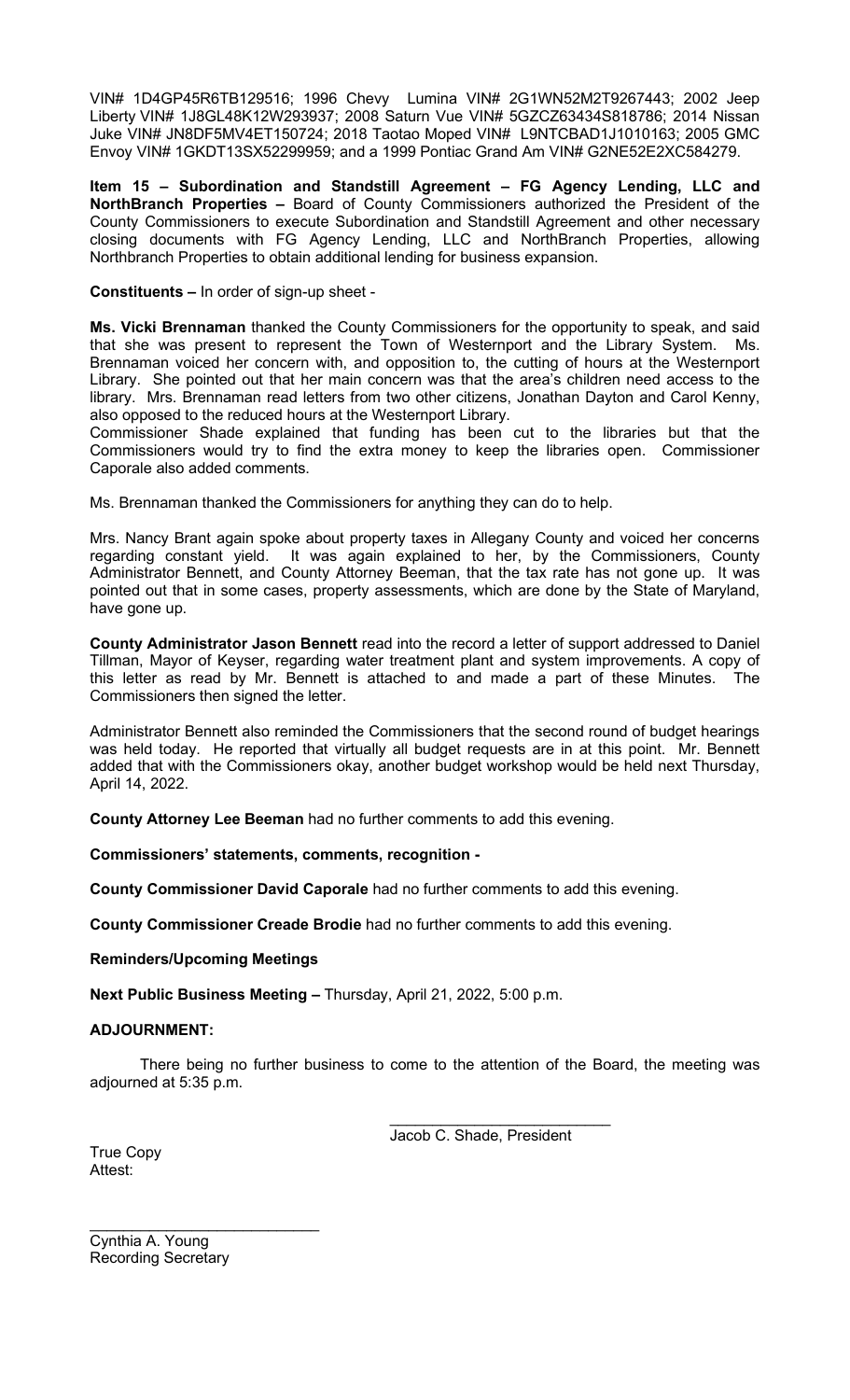

**BOARD OF COUNTY COMMISSIONERS** Jacob C. Shade, President Creade V. Brodie, Jr. David J. Caporale

# **ALLEGANY COUNTY DEPARTMENT OF PUBLIC WC**

701 Kelly Road, Suite 300 Cumberland, MD 21502 301-777-5933 FAX 301-777-2001 http://alleganygov.org

Stem 5

THE R. P. LEWIS CO., LANSING MICH. Daniel S. DeWitt, P.E. County Engineer

# **STAFF REPORT**

| TO:   | Jason Bennett, County Administrator                                                        |
|-------|--------------------------------------------------------------------------------------------|
| FROM: | Brynn Laird, P.E., Engineer III                                                            |
| CC:   | Adam Patterson, P.E., Director of Public Works ( <i>follow</i> )<br>nny Warn, Requesting C |
|       | Jinny Warn, Recycling Coordinator                                                          |
| DATE: | April 1, 2022                                                                              |
| RE:   | Adoption of the Allegany County Solid Waste Management Plan 2021 -<br>2031                 |

For the Agenda of April 7, 2022, Public Meeting

#### 1. **BACKGROUND**

The Allegany County Solid Waste Management Plan provides a system of resource recovery and solid waste disposal which will handle the County's current and anticipated future volume of solid waste as economically as possible while ensuring that public health, safety, and environmental quality are protected. The Plan follows the MDE requirements per Sections 9-503, 9-505, and 9-1703 of the Environment Article, Annotated Code of Maryland, and Code of Maryland Regulations (COMAR) 26.03.03.

The 2021 revision of the County's Solid Waste Management Plan was prepared by the Department of Public Works with input from the Solid Waste Management Board. The Board approved a final draft Plan, which is currently posted on the Recycling Office section of the County website. A public comment period was open from March 11 -25, 2022. No comments were received. The Plan needs to be adopted by Allegany County and then submitted to the MDE.

#### $2.$ **ISSUES**

 $N/A$ 

#### $\mathbf{3}$ . **FINANCIAL IMPACT**

 $N/A$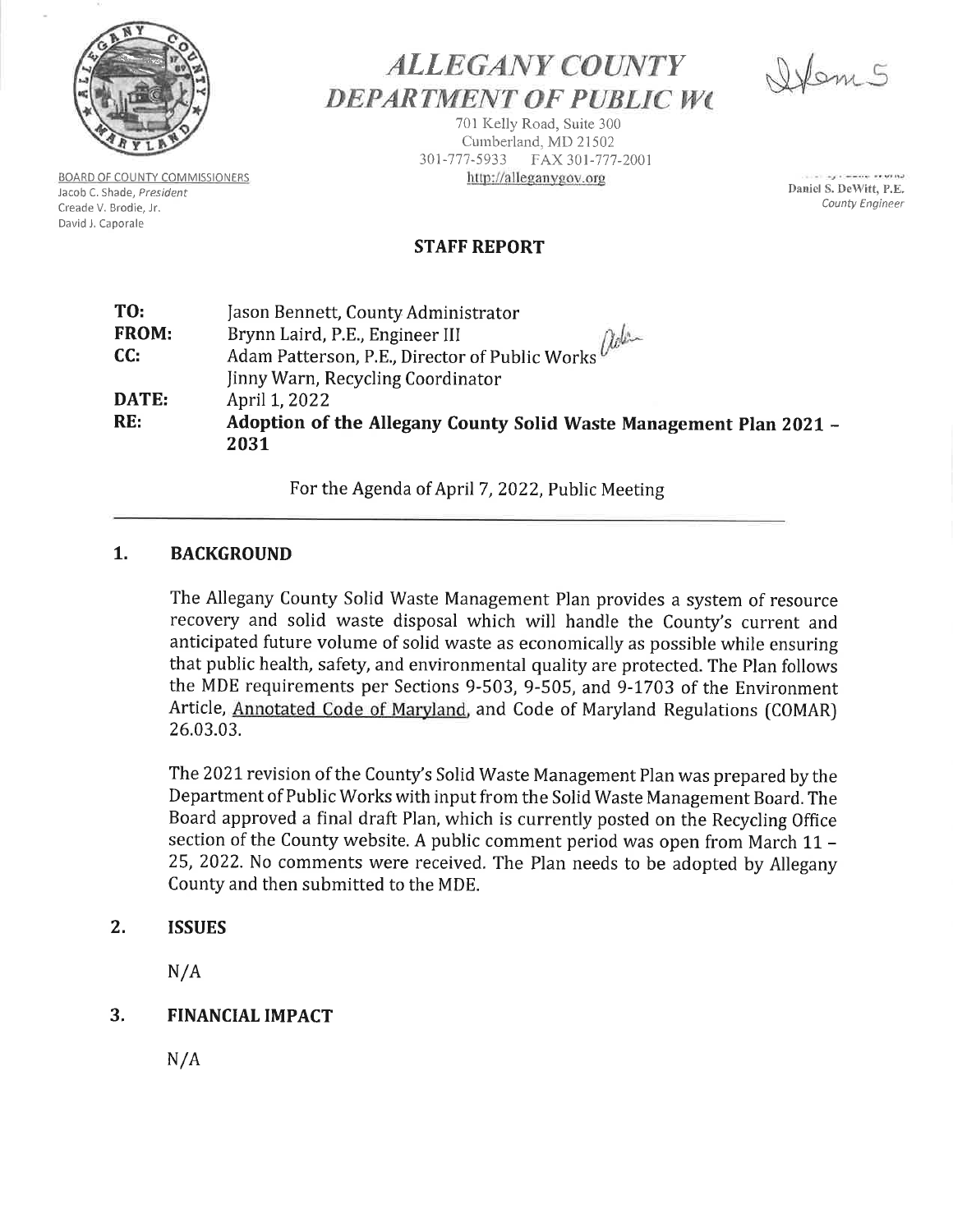#### $\mathbf{4}$ **ALTERNATIVES**

g.

Do not adopt the Allegany County Solid Waste Management Plan 2021 - 2031.

#### $5.$ **OTHER CONSIDERATIONS**

 $N/A$ 

#### 6. **CONFORMITY TO COUNTY POLICY**

Conforms to County policy.

#### 7. **RECOMMENDATION**

Adopt the Allegany County Solid Waste Management Plan 2021 - 2031.